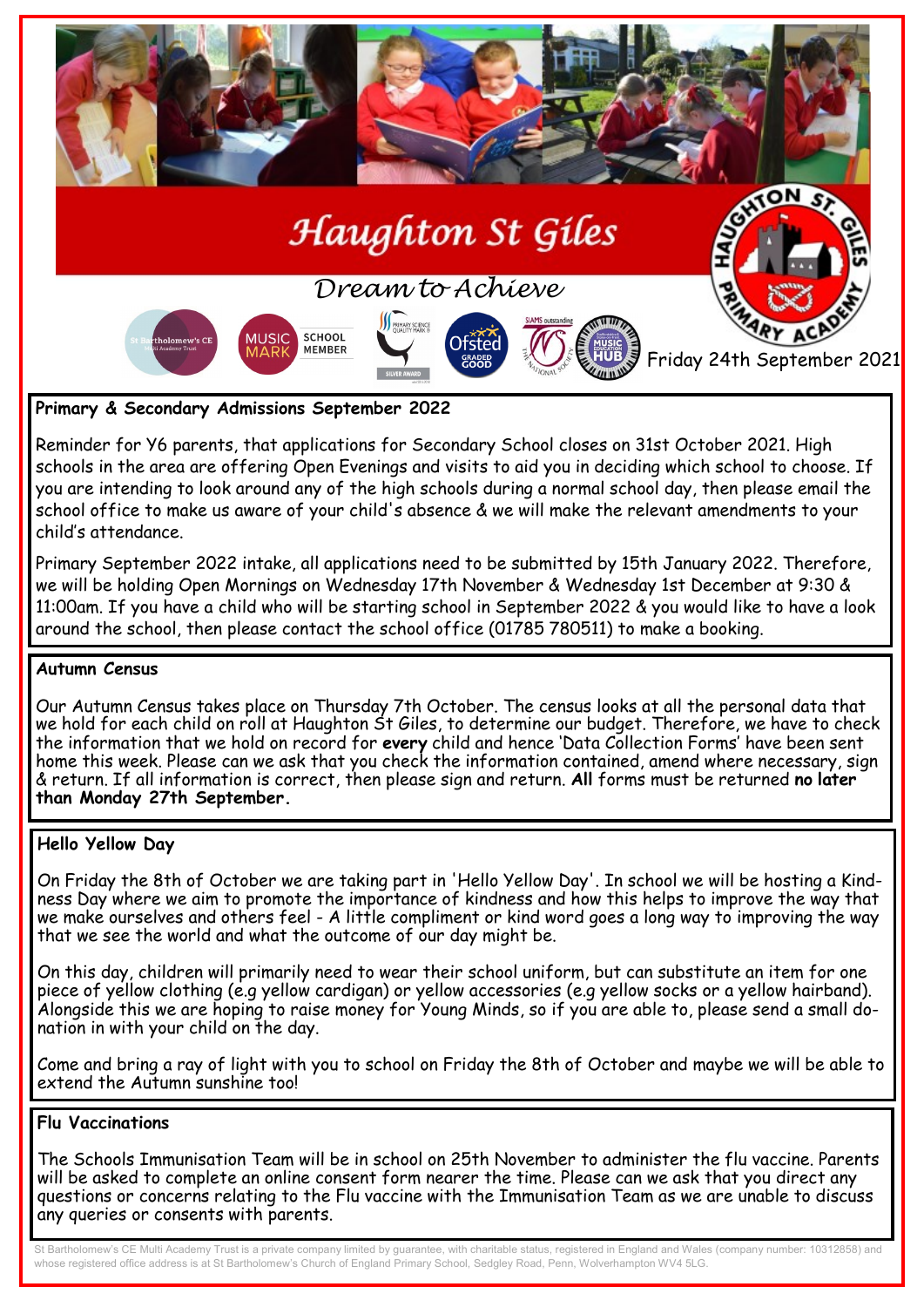# **School Dinners**

Reminder that school dinners are free for all children in Reception (Acorn) and year 1 & 2 (Conker), under the 'Universal Free School Meal Scheme '. For children in year 3 & 4 (Birch), year 5 (Oak) & year 6 (Chestnut), school meals are £2.30 per day or £11.50 per week and payable using your Parentpay account. **Please can we request that your account is in credit when ordering school meals.**

Children can decide on the day if they would like a school dinner, as meals are cooked fresh to order. All we ask is that you go through the menu choices with your child so they have an understanding of the choices available to them (this is really helpful for children with any allergies or special dietary requirements)

Haughton St Giles Primary is a Nut-Free school. The school aims to protect children who have allergies to nuts yet also help them, as they grow up, to take responsibility as to what foods they can eat and to be aware of where they may be put at risk. We do not allow nuts or nut products in school lunch boxes.

Being Nut-Free means that the following items should not be brought into school:

- Packs of nuts
- Peanut butter or Nutella sandwiches
- Fruit and cereal bars that contain nuts
- Chocolate bars or sweets that contain nuts
- Sesame seed rolls (children allergic to nuts may also have a severe reaction to sesame)
- Cakes made with nuts
- Any home cooked meals for packed lunches that are made from nuts

Parents and carers must notify staff if their child has any known or suspected allergy to nuts and provide all medical and necessary information. This will be added to your child's care plan.

# **Parentpay**

We are noticing that a few parents are letting their accounts go into arrears & not making regular payments to clear any outstanding balances and we are having to chase payments. Therefore, please can we request that **all** accounts are in credit when ordering school meals. If you are struggling to make payments or need help with your Parentpay account then please speak to Mrs Kelly in the office.

Thank you for your continued support.

# **Academy Photography**

Academy Photography will be in school on Tuesday 12th October, in order to take individual photographs of all the children in school. If you have children who are not currently school age or at Little Seeds nursery and you would like a group photo of your children, then please come to the school office at 8:30am. All other photos i.e. siblings & Little Seeds children will be taken later that morning so there is no need to attend the 8:30am slot.

Academy Photography will return proofs to school, which will then be sent home via your child. All information on how to order photographs will be inside the proof packs.

# **Care Plans**

Parents must inform us if their child has any known medical condition, so that a 'Care Plan' can be put in place. This is especially important for any child who needs an epi-pen, inhaler or specific prescribed medication administering through the school day. If your child does have a medical condition then please email the office, so that a Care Plan can be sent home for you to complete & return to school.

Also, if your child has already got a Care Plan in place, then please can you complete & return the recent letter, stating whether it has stayed the same or if there are changes needing to be made.